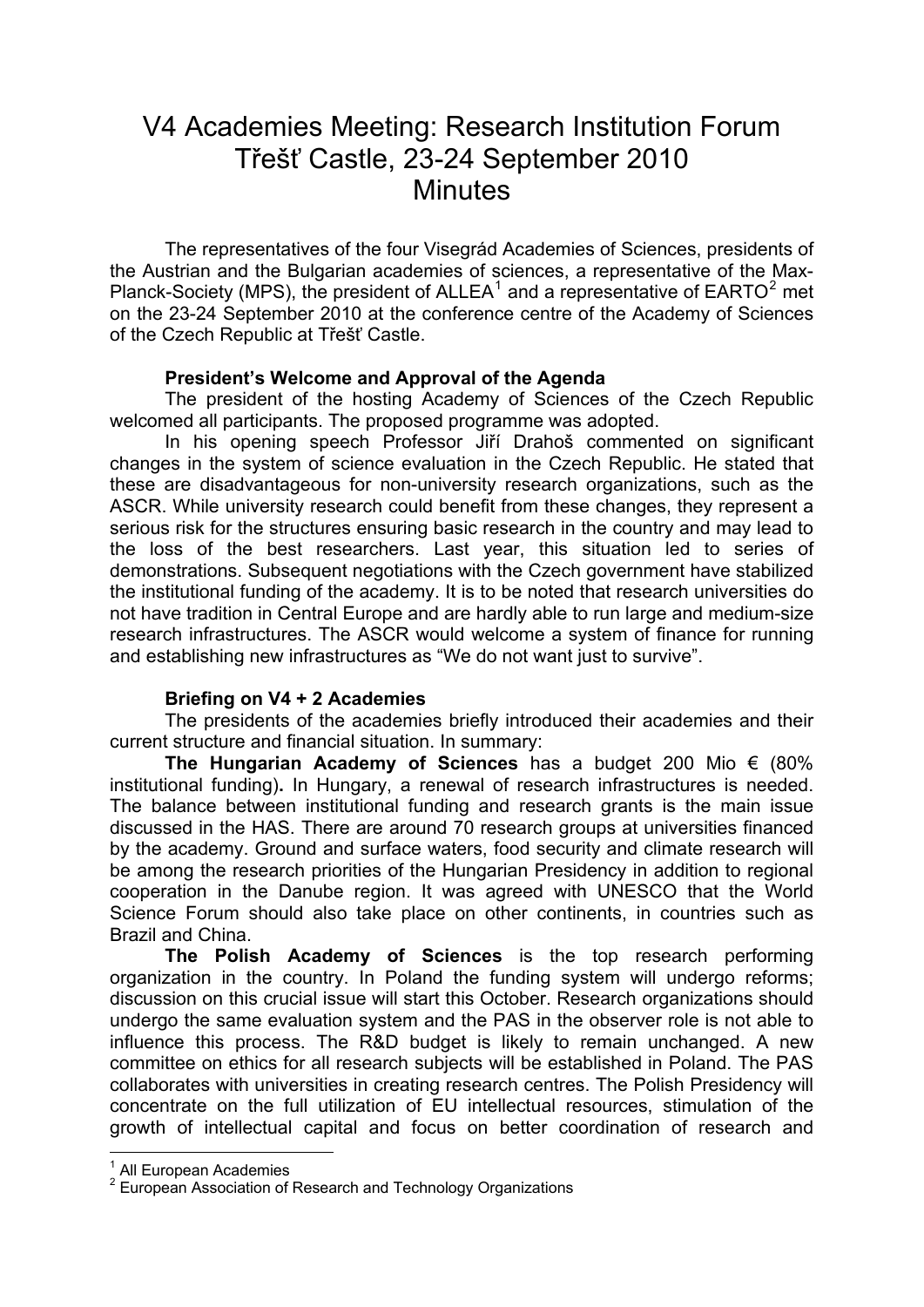integration in the ERA. Next year will be the International Year of Chemistry<sup>3</sup> and a series of bilateral Polish-French events and symposia have been prepared for this.

**The Slovak Academy of Sciences**. Its institutes (1 300 scientists, 66 Mio € budget in total) are legal entities but funding is distributed by the acade[my](#page-1-0). The budget cuts will affect the entire R&D sector drastically (10% next year) and both salaries and number of researchers will be reduced. The SAS is concerned with efficient spending of the money which depends on the selection process according to quality merits. Cooperation with university works, e.g. in education of PhD students and the creation of research units, but it is not formalized. Slovakia needs to create a effective system of funding.

**The Austrian Academy of Sciences** (reported by Professor H. Denk) is the largest extra university research performing institution in Austria. The AAS cooperates closely with universities. Two other important research institutions in the country are the Austrian Institute of Technology (AIT) and the new Institute of Science and Technology Austria (IST Austria). The situation of the academy is in many ways similar to neighbouring academies. It is undergoing a reform process that should result in more effective administration and a reduction in the number of institutes. More than 50% of the science advisory board members of the research institutions come from abroad. An increase in its budget (100 Mio  $\epsilon$ ) of 1,5 – 2% is expected next year, however institutional funding will depend on scientific output.

**The Bulgarian Academy of Sciences** (reported by Professor N. Sabotinov) is the largest national research centre in the country and it is also a learned society which covers all disciplines. The academy has 3 100 scientists (of a total 7 000 employees). Compared to the country as a whole, the BAS represents 18% of scientists, 60% of research output, 70% of patents, 65% of the international cooperation. The Academy educates 20% of all PhD students in the country. In spite of this, the government is steadily reducing its budget (50 Mio  $\epsilon$  in 2009; 30 Mio  $\epsilon$  is the institutional funding). It has undergone an international evaluation (performed by the ESF and ALLEA) in order to realize structural reforms (9 priorities areas), which involve in particular a reduction in the number of institutes (69), attract young scientists, improve communication and public relations. Another goal is to involve Bulgarian industry in research.

**The Academy of Sciences of the Czech Republic** is composed of 53 institutes and 7 500 employees including part-time students (200 Mio € budget; 60% of it public funding, 20% grants and 20% own resources). It is independent of the Learned Society of the Czech Republic. It produces 40% of results and 60% of citations of the Czech Republic. The budget of the ASCR will be reduced by 3% next year. However, the budget of the whole R&D sector in the country will remain the same, which is a positive development. 2 000 PhD students (10% of all PhD in the republic) study and work in the ASCR institutes. The academy runs 7 mid-size infrastructures, e.g. PALS<sup>4</sup>, Tokamak COMPASS. The Czech Republic is a member of organizations such as CERN, ILL, ESO and ESA, granting the researchers of the Academy access to large and extra-large infrastructures, and is represented on ESFRI.

In the discussion [it](#page-1-1) was noted that the creation of an association of nonuniversity research institutions could become a means of strengthening the voice of academies in the ERA; however, the word "non-university" should be avoided. The

<sup>1</sup>  $3$  Centennial anniversary of Marie Skłodowska-Curie's Nobel Prize in Chemistry<br>4 Brogue Actorix Loser System

<span id="page-1-1"></span><span id="page-1-0"></span><sup>&</sup>lt;sup>4</sup> Prague Asterix Laser System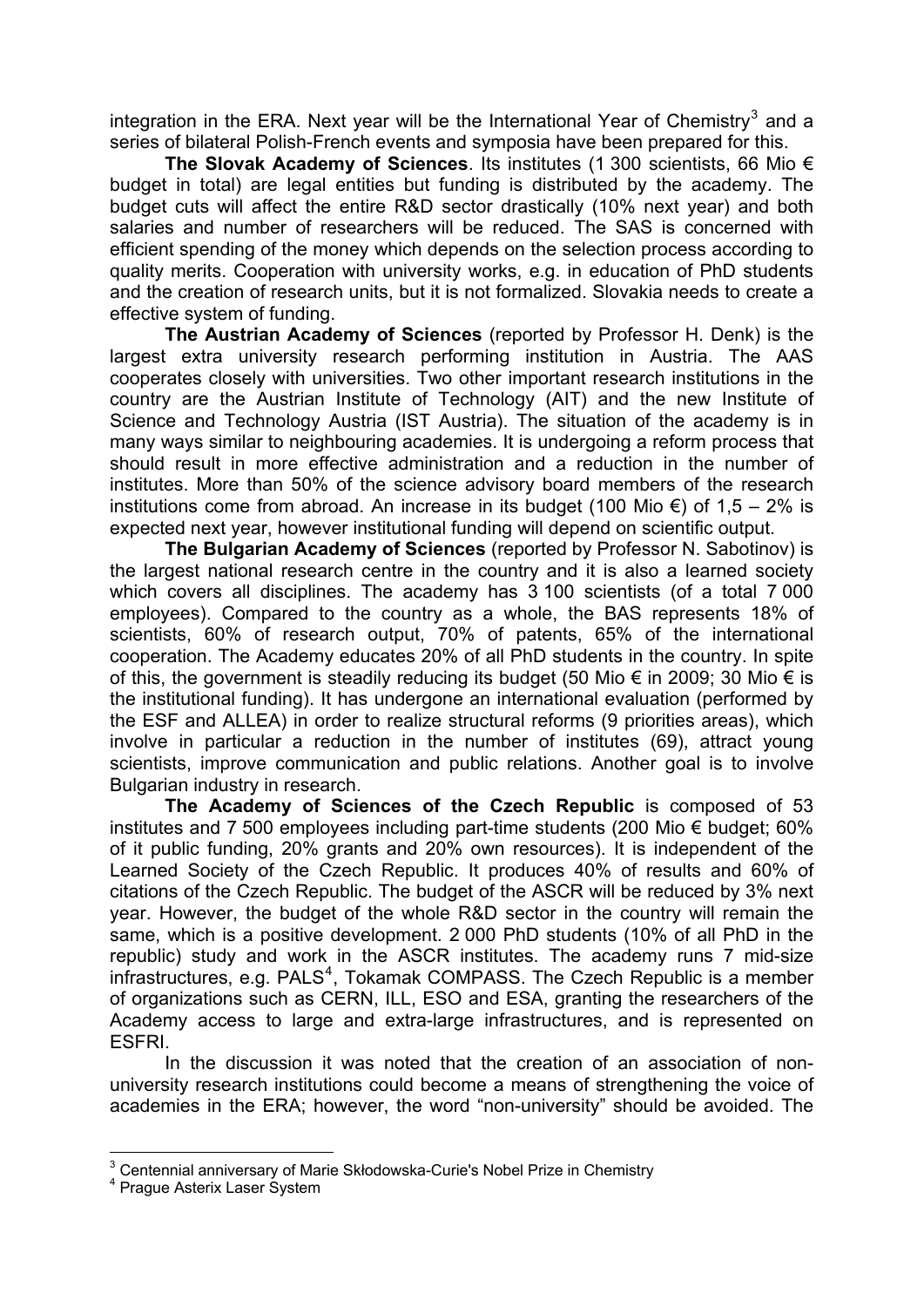need for improved participation of Central European scientists in the ERC and for consistency between international and European personnel was highlighted.

**The Max-Planck-Society** (reported by B. Neizert) is composed of 80 institutes (16 900 employees, 5 000 scientists of it and 4 300 junior and guest scientists, budget 1, 3 Bio.  $\epsilon$  + 300 Mio. from third party funding). It receives institutional funding from federal and federal state governments. The MPS enhances its scientific presence outside Germany, it has and runs 3 institutes in Europe and 1 in Florida (USA), but 2/3 of its research collaboration partners are based in the EU. The MPS's research strategy it is not programme- but rather person-oriented. Half of the junior and guest scientists are coming from the EU. There are 44 partner groups worldwide. As a rule, the MPS does not provide long-term perspectives for its scientific staff but prefers a turnover of talents from all over the world. It participates in 350 FP7 projects (159 Mio.  $€$ , average 46, 500). Basic research is regarded as inseparable from innovation. The MPS benefits from cooperation with research universities and vice versa. Its institutes are often located close to universities in order to create the best collaboration environment, for example by granting students access to MPS infrastructures. The decisive criterion for funding is the scientific excellence.

**ALLEA** - the president J. Engelbrecht and K. Plecitá (ASCR) reported on the ALLEA project "Towards a European Young Academy". This project aims to provide an effective means for the next generation of leading researchers to influence the policy making process. Young researchers were also invited to the recent World Economy Forum meeting held in China (Tianjian). Young Academies exist in several European countries; although the academies present at this meeting are committed to providing optimal conditions for involving young researchers in science and science policy-making, a consensus was not reached as to whether a pan-European organization such as a European Young Academy is needed.

**EARTO** – Ch. J. Hull informed participants about current attempts to restructure European research landscape and the research and innovation partnership. The focus is not on designing new funding programmes but on pulling national policies together.

The **ESF merger with EuroHORCs** (moderated by R. Klein) was a key issue during the meeting. The guiding document (ESF-EuroHORCs Roadmap) does not fully represent past or possible future contributions of the academies to the ERA. Changes to the document had been put over by the academies and the MPS but they have not been able sufficiently influence this development. With the ESF-EuroHORCs merger proceeding without taking into account the academy interests, academies risk losing lose their position in the new organization. Under these conditions, the voice of the science community risks not being heard. Research performers will be marginalized for the benefit of research founders. Updates about the preparation for the merger will be given by ESF during the forthcoming meeting of the ESF Governing Council and the ESF Assembly in November. Academies agreed that there was need for a better coordination of research performing academies in Europe. ALLEA reminded participants that a proposal had been made during the General Assembly to form a strong interest group inside ALLEA of all research performing academies among which the V4 Academies could form the core of such a network.